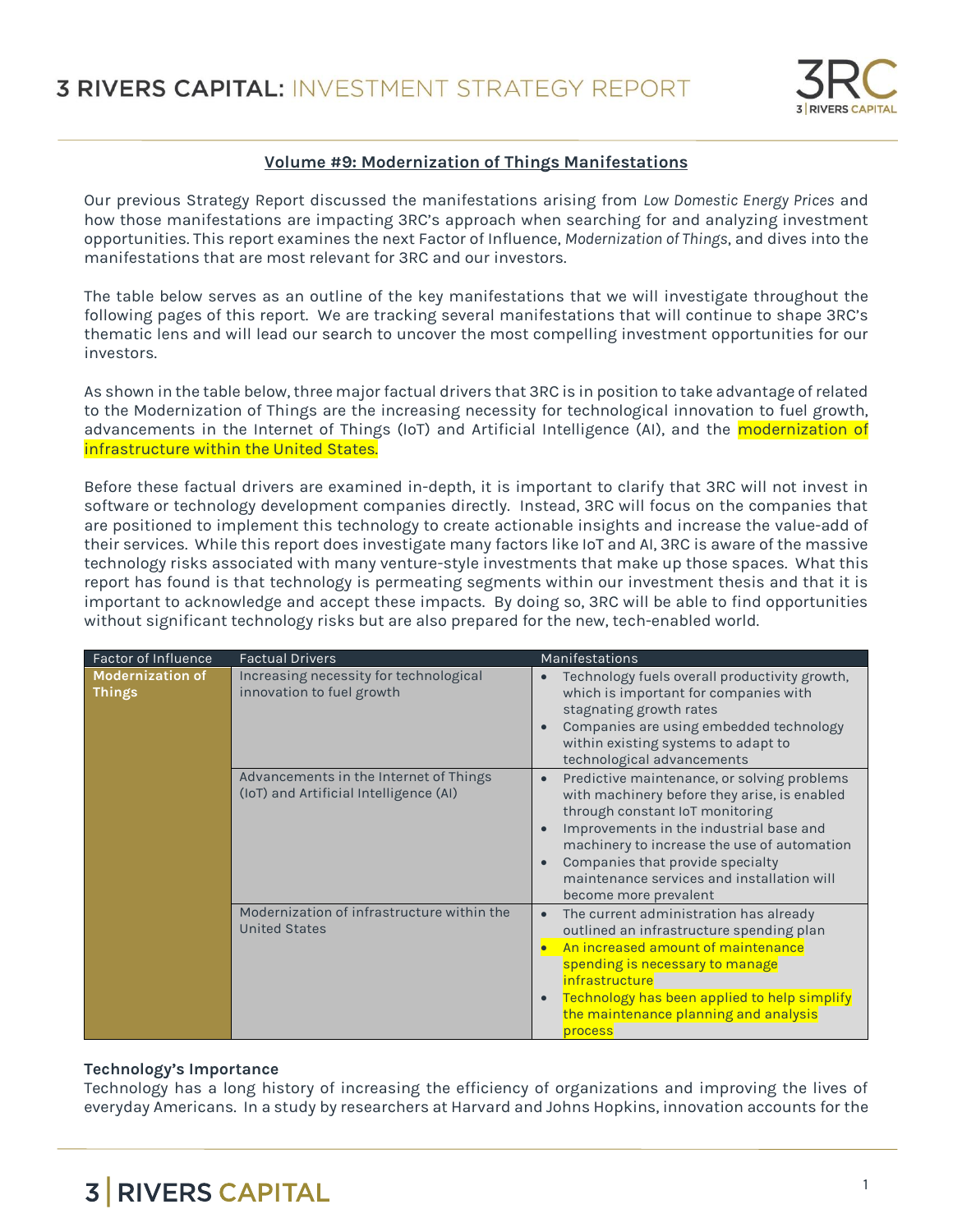

majority of overall productivity growth. Many variables that fuel economic growth in the United States have already reached a limit, including a stagnating growth rate of wages and near-full employment. Technology growth, leading to productivity growth, is the key to unlock future growth potential.

For companies that face stagnating growth, one solution is to turn to technology to provide revenue enhancement and cost cutting opportunities with the goal of increasing overall profitability. Retailers, for example, have built mobile applications to escalate sales and have adopted cloud computing to eliminate the high costs of in-house servers. This generates tangential investment opportunities, which is what 3RC is looking for. In this case, the companies that build and service the cloud storage facilities, provide tech-enabled logistics solutions, and produce packaging for product shipping are of particular interest. Incorporation of new technology across industries will be potential investments for 3RC and will empower 3RC to capture the rapid growth rates of these innovative industries.

## **Embedded Technology**

Embedded technology, or "specialized hardware and software that is wholly incorporated as part of a larger system or machine," has been helping companies modernize and stay relevant to tech-savvy users. The technology, along with many of the other trends that will be further discussed in this report, is applicable to end markets ranging from entertainment to banking.

One unique niche that illustrates the impacts and implementations of embedded technology is the pointof-sale (POS) systems used in retail stores and restaurants. The original POS systems were cash registers and were used to make change for customers. This quickly evolved to incorporate technology over time to record which products were sold for data analytics purposes, and also sped up the process by allowing certain buttons to be pressed for different items and prices. Again, this illustrates the ripple effect caused by technology developments, as advanced POS systems have been developed in response to new payment channels such as credit cards and Apple Pay.

Embedded technology extends beyond the POS system and into markets that are more applicable for 3RC. Different types of technologies, providing increased durability and ease-of-use capabilities can be implemented to create different lines of specialized products.

### **The Internet of Things (IoT) in the Industrial & Manufacturing Industries**

Many common applications of the Internet of Things (IoT) are consumer-facing, which include smart door locks and other connected home devices, but many functions also exist for the valuable IoT technology within other industries. 3RC will have the opportunity to explore investments in companies that develop, implement, and service IoT components within a few 3RC-oriented verticals.

Manufacturing is one industry in particular that has already seen the impacts of advancements in IoT technology. A report from McKinsey & Co. discussed how the IoT "has already set in motion the idea of a fourth industrial revolution—a new wave of technological changes that will decentralize production control and trigger a paradigm shift in manufacturing." <sup>2</sup> Building maintenance services alone account for a market size of \$176.5 billion<sup>3</sup>.

Predictive maintenance, or constantly tracking equipment to monitor when repair or replacement is necessary, is the solution to reduce overall maintenance, repair, and downtime costs for manufacturing companies. Within a complex manufacturing system, traditional maintenance models are outdated as issues could arise at several different points in the process itself. The data to solve these problems is easily available and captured, but "72 percent of manufacturing industry's data is unused due to the complexities involved with variables, such as pressures, temperature and time." 4 IoT solutions can help make this data worthwhile by using predictive maintenance and connecting to all components involved.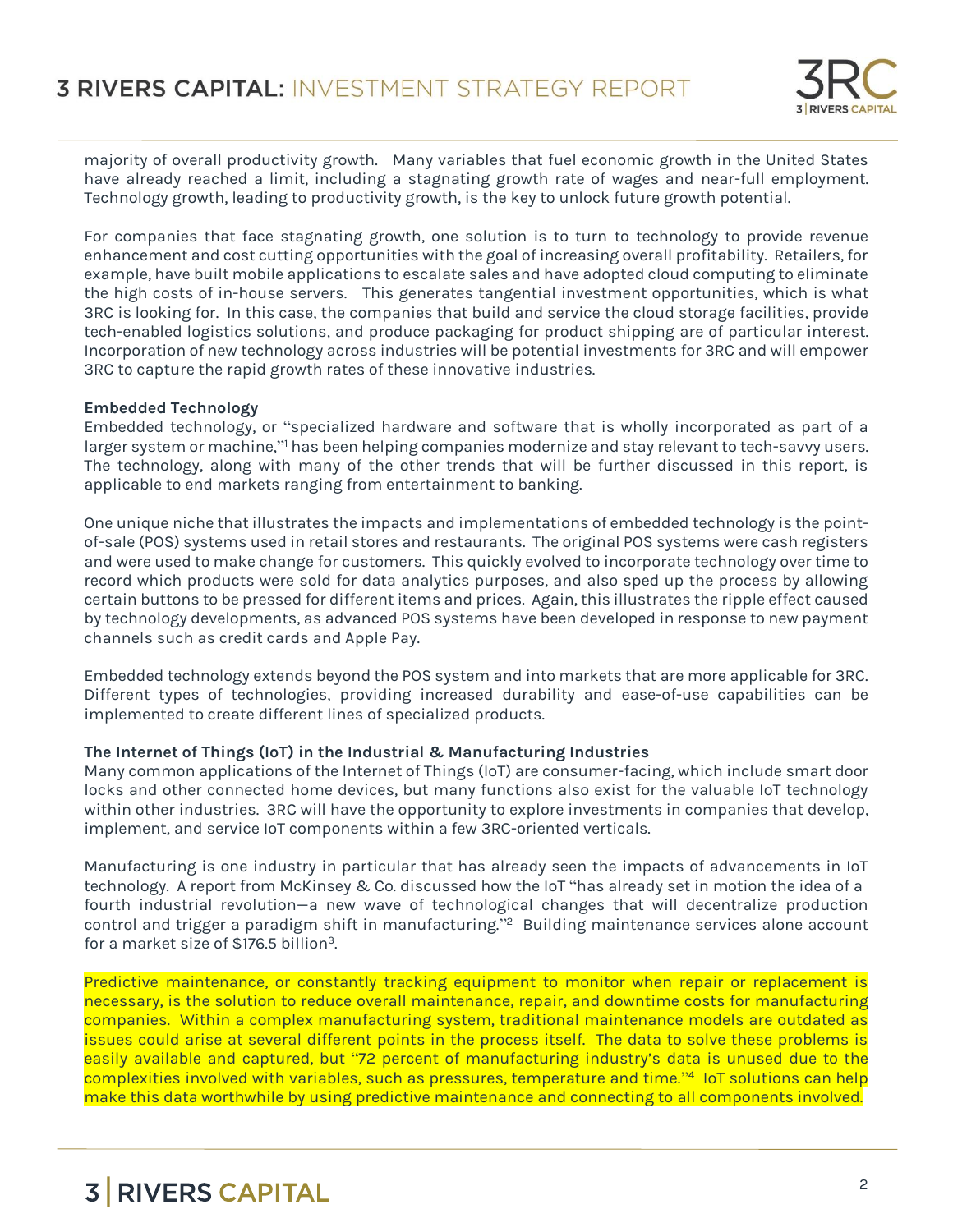

Currently, the industrial IoT market is valued at \$11 trillion and has the potential to stop many maintenance problems before they occur and could help save \$630 billion for companies over the next 15 years.<sup>5</sup> In addition, predictive maintenance could help reduce the \$20 billion in total unscheduled downtime, which accounts for 5% of output value.<sup>6</sup> The predictive maintenance market alone is expected to grow to \$4.9 billion in 2021 from \$1.4 billion in 2016, a 24.8% CAGR.<sup>7</sup>

Platforms that centralize the massive amount of data that is collected by IoT will be able to capitalize on the predictive maintenance trend by creating actionability for manufacturing plant managers. These platforms can also expand into the supply chain and performance analytics markets as well, further expanding their total addressable market sizes.

One area of particular interest to 3RC is the predictive maintenance trend in manufacturing maintenance service companies that utilize the IoT to accurately implement services and reduce plant down time. These companies will be able to provide solutions to their customers at a far lower price by partnering with IoT companies and understanding when problems will occur. Over time, as more data and analytics are collected from different plants, companies will be able to predict problems even more accurately. This will build defensibility against potential competitors, as each manufacturing plant faces their own set of unique problems and past data could be applied to quickly implement solutions. As predictive technologies continue to advance, other tangential service industries could become attractive to 3RC such as inventory and logistics management.

#### **Improvement of the Industrial Base and Increased Demand for Maintenance Services**

The first robot used in an industrial setting was developed in 1961 and was implemented on a General Motors assembly line.<sup>8</sup> In the late 1960's and throughout the 1970's, robots spread through factories around the globe but could only "replace humans for the heavy, dangerous, and monotonous tasks."<sup>9</sup> Since then, advancements in mechanical engineering and the implementation of artificial intelligence (AI) have enabled robots to take charge of more tactile tasks that were previously reserved for more skilled human workers.

The applications of AI in manufacturing were examined in a 1986 article written by Mark Fox, a researcher from Carnegie Mellon University. Dr. Fox claimed that "systems that integrate more knowledge about the factory floor and, hence, make better decisions will be created." <sup>10</sup> This concept has evolved and is now being used in machine vision applications to enhance the capabilities of robotic machinery in factories.

Machine vision is "the use of devices for optical non-contact sensing to automatically receive and interpret an image of a real scene in order to obtain information and/or control machines or processes." 11 The primary applications of the technology have already been utilized in the automotive, logistics, and packaging industries, though the technology is also valuable in manufacturing processes.<sup>12</sup>

The incorporation of machine vision into traditional manufacturing robots allows the machines to handle a wider variation of products with accuracy improving over time due to the implementation of machine learning. Due to this, robots are now being used at the inspection stage to identify defective products, a task that would be unimaginable just a few years ago. These capabilities prompted Apple to invest \$10.5 billion on smart robots in 2013. In fact, overall demand in this sector has been increasing rapidly, with North American sales in the first half of 2017 reaching \$1.03 billion for 19,331 robot units, a 33% growth in units compared to 2016.<sup>13</sup> This technology is currently limited by the number of tasks that a single machine can do, but companies like Cognex and Google are developing solutions to allow machines to allow robots to switch to different applications.

While the technology being developed is fascinating, 3RC will focus on the tangential companies that will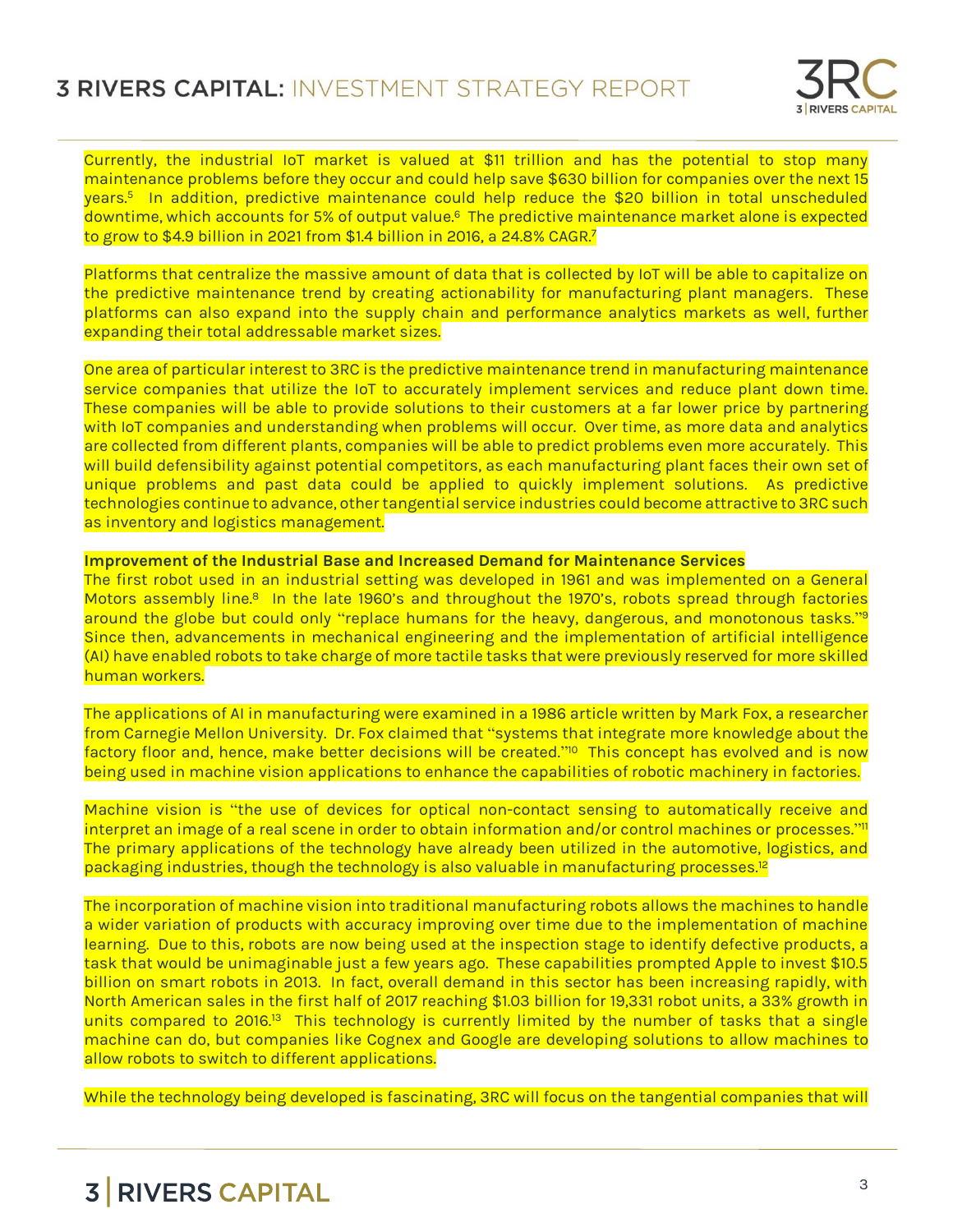

benefit from these advancements. Manufacturers will be unprepared to handle the constant maintenance that is required of advanced machines, and new service-based companies will arise that will provide consistent maintenance and repair on these valuable machines. As companies realize this need to modernize, service companies that implement these solutions will be in demand. Infrastructure will need to be updated and, in certain cases, built to account for rapid technological changes. One example is colocation data centers, which are data center facilities where businesses can rent space for a wide range of computer hardware.<sup>14</sup> These centers reduce costs for each company involved, as many small and medium-sized businesses want to avoid the initial capital expenditures of building private data centers. This sector is expected to experience a 13.4% annual growth rate through 2021 to \$25.4 billion from \$13.8 billion in 2016.<sup>15</sup>

The growth of the colocation data center market has also lead to growth for companies that maintain and service the facilities. Many companies start by working on the initial construction planning and analysis for these facilities and transition to maintenance and service following completion of the projects. As a result, these companies generate a large amount of recurring revenue which reduces the overall risk of the business by increasing the predictability of sales.

Outside of recurring maintenance and service revenue, these companies can also benefit from additional technological improvements that necessitate infrastructure updates. Customers will rely on these service-oriented businesses to implement the technology in a way that fits their needs, leading to further revenue in the future. Larger facilities services companies are focused on adding technology-enabled services to their suite of offerings as well, and companies that provide niche maintenance and services are valuable targets for strategic acquirers.

For these reasons, service-based businesses that are highly specialized, recurring, and focus on construction, maintenance, and remodeling of technology-enabled facilities are attractive to 3RC. The technology risk is reduced as these companies are not developing the products by themselves but are still able to capture industry growth. By serving as the stakeholder that implements new technology solutions to those that need it, specialty contractors provide a strong value-add service for facilities. 3RC will focus their search within the diversified specialty contractor space, which includes companies with less of an emphasis on new construction projects and more of a focus on remodeling current systems.

## **Modernization of Infrastructure**

Despite the discussion surrounding technological advancements that are impacting 3RC's verticals, the concept of the Modernization of Things can also be extended to maintaining and updating infrastructure as discussed in the previous report. The United States has fallen behind on updating their infrastructure which has led to poor roads, bridges, public transportation, and water and energy systems across the nation.

For 2017, the American Society of Civil Engineers gave the United States a grade of D+ for overall infrastructure and noted that improving this grade would require \$4.6 trillion in spending. 16 Most of this deficit has been caused by a consistent lack of requisite maintenance spending needed to prevent deterioration over time. This is illustrated in road spending, where, between 2009 and 2011, states invested \$20.4 billion annually to expand road coverage by 1% but only spent 45% as much on maintenance for the remaining 99% of roads.<sup>17</sup> It is clear that action must be taken to ensure that this deficit does not grow even larger.

The current administration has proposed the concept of a \$1 trillion increase in infrastructure spending to bridge this gap, which is only 22% of the \$4.6 trillion needed.<sup>18</sup> This will necessitate significant private capital investment to fill the space between these two figures. While implementation of a defined plan is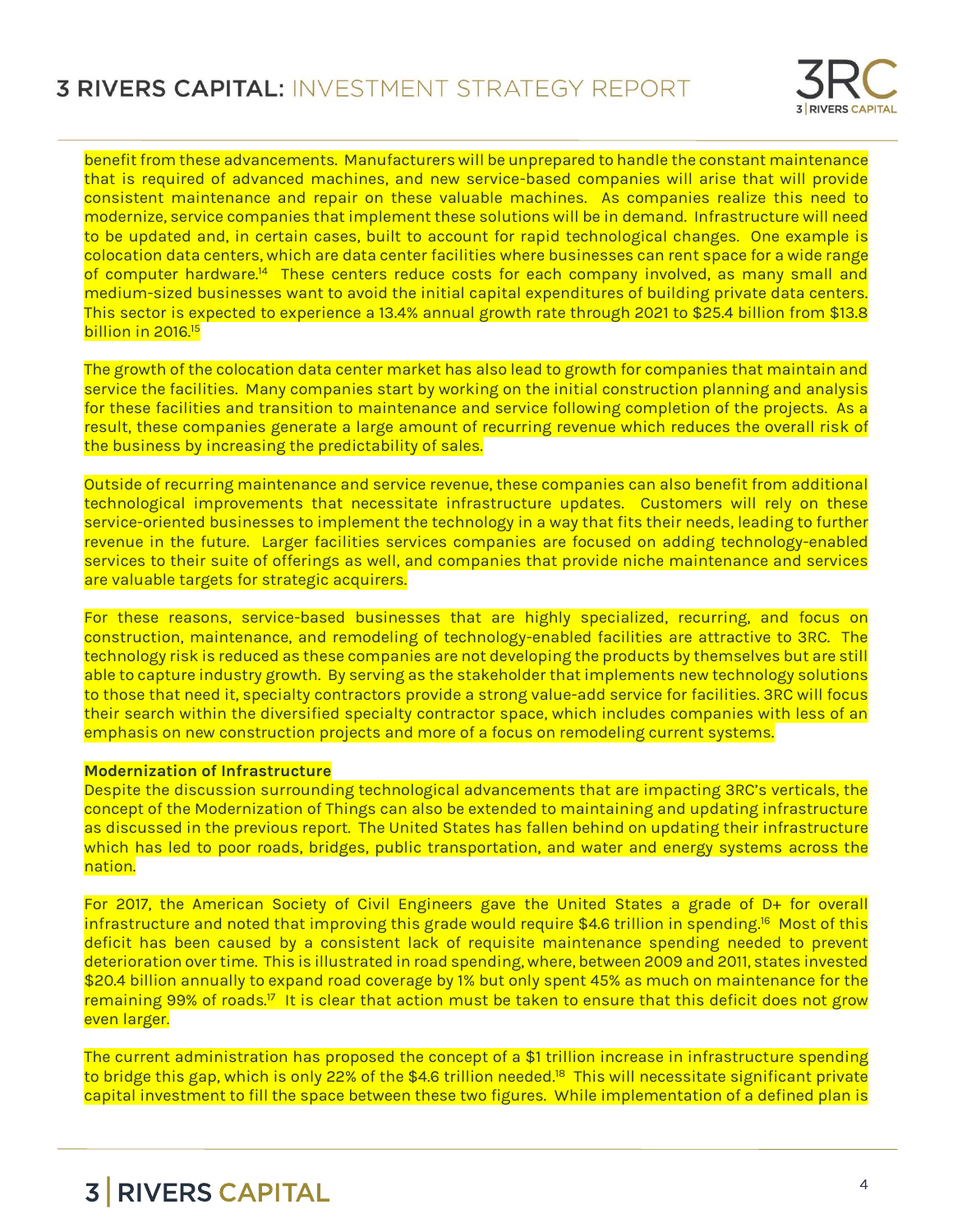

uncertain, the importance of infrastructure maintenance spending will only grow as a priority for state and national governments. Construction projects require maintenance after they are finished, as "each new, large infrastructure project creates significant demand for equipment and services not only for construction-related purposes, but also for annual, recurring maintenance, repairs, and upgrades." 19 Companies that can provide maintenance services to prevent deterioration following the initial construction of new infrastructure will grow as a result.

Recent studies, including one performed at the University of Illinois at Chicago, found that "state and local governments have overinvested in [new] construction while underinvesting in maintenance, repair, and general upkeep."<sup>20</sup> States will likely redirect a portion of initial construction spending to maintenance in order to prevent further capital expenditures once projects depreciate. The value of this spending has also been backed by research, and modern analysis has found that "maintenance can have a significant and positive effect on productivity and economic growth."<sup>21</sup> Companies that only provide maintenance for new construction projects will see an uptick in demand for maintenance of current infrastructure following local spending changes.

Predictive maintenance has also changed the dynamics of the United States' infrastructure maintenance market. Technological improvements, specifically "sensing, deterioration forecasting, and asset management" have combined to reduce the costs of maintenance in the past few years.<sup>22</sup> By applying advanced, technology-enabled monitoring, maintenance schedules will become more foreseeable which will allow governments to construct their maintenance budgets with reasonable foresight. Several technology companies have developed the monitoring technology and have started to implement it nationwide.<sup>23</sup>

One application of predictive maintenance technology is optical vibration sensing which uses video to gather data on certain types of critical public infrastructure. This technology was first applied to bridges, which previously required teams of analysts on scaffolding to manually examine and capture data on deterioration. The optical vibration sensing "precisely measures surface vibrations on the structure being analyzed and then estimates the degree of internal deterioration based on the characteristics of those vibrations." 24 By facilitating data capture and analyzing that data effectively, governments will be more aware of maintenance requirements and the state of their infrastructure.

As maintenance expenditure increases as a whole, companies that create products that are used in infrastructure construction will also be utilized in the maintenance of these projects. For example, as road maintenance expenditure is expanded, more asphalt, safety equipment, and machines that build those roads will be needed. 3RC will focus on companies that are prepared to utilize new maintenance technology developments and also those that provide the materials needed for maintenance itself. These companies will be able to provide a greater level of efficiency in their maintenance planning and analysis which will allow them to charge less to their customers and manage an increased number of maintenance projects. Additionally, these companies will be shielded from a large amount of technology development risk as they will be implementing the solutions that have been built by software and application development companies.

As the Modernization of Things continues to manifest itself through additional technological advancements in different industries, 3RC will focus on areas where they are able to use their experience and strategic advantages to capture returns for investors. The importance of technology in national growth cannot be understated, and companies have already started embedding technology in products to increase their own productivity. Advancements like IoT and AI are providing companies with improved maintenance processes and are reducing capital expenditures. Finally, companies that maintain and service manufacturing and critical infrastructure systems are now armed with advanced monitoring